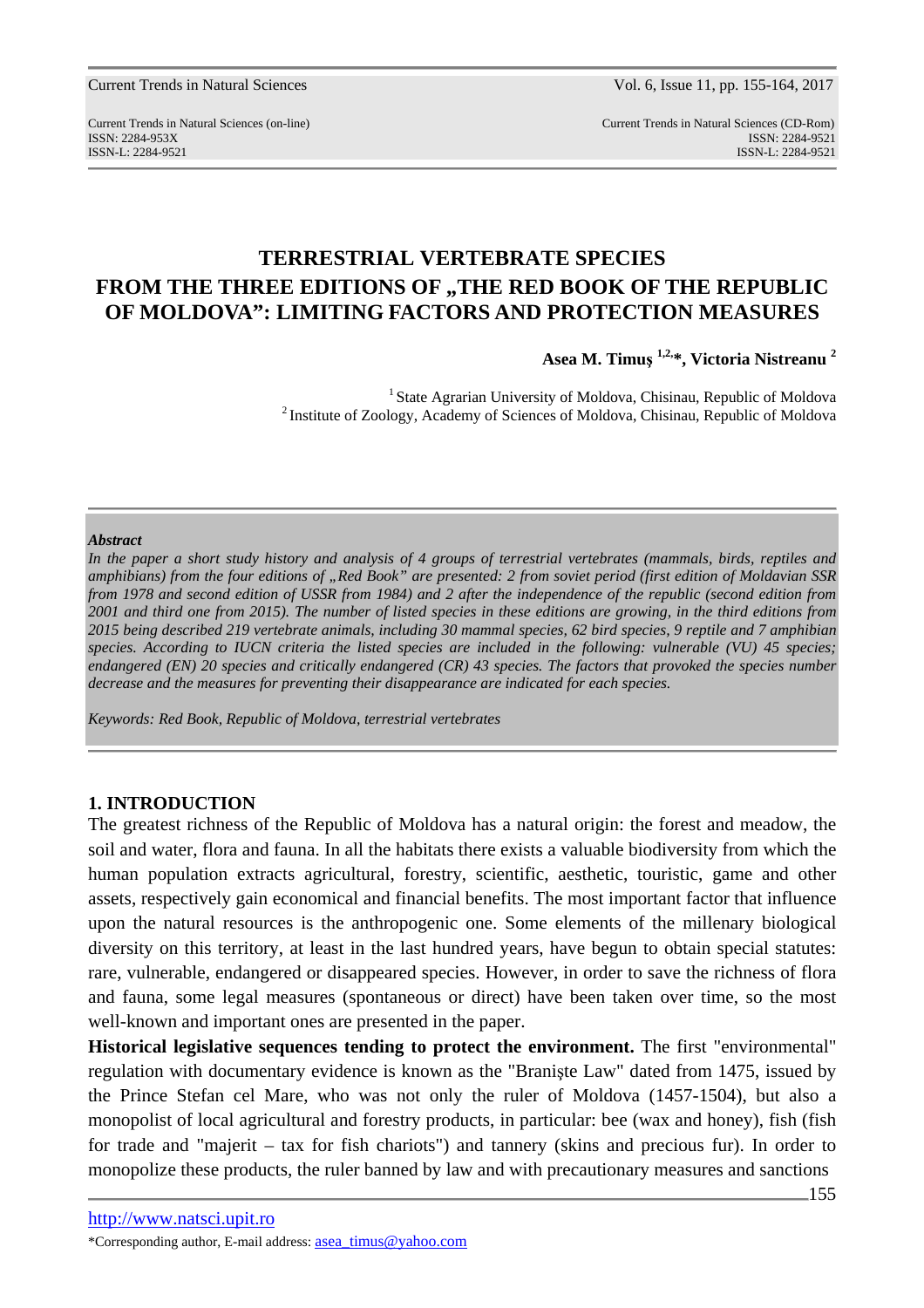the fishing, hunting, grazing and tree felling by the population for commercial purposes, without the consent of the owner.

Although, according to modern concepts, the law did not approach the protection of the environment or some species of ecological or economic value, nevertheless by this law some "protected areas" were formed spontaneously and unplanned (Popescu, 2012). The Law of Braniste was taken over by other rulers, princes and emperors of countries and provinces, for example by Vlad Vintilă, who in 1523 issued "interdiction to the damage of nature"; Sigismund Bathory in 1588 "prohibited the hunting and cutting of forests from his estate in Alba Iulia"; Ştefan Tomşa in 1621 issued the "Law of Braniste in Popeşti"; Vasile Lupu wrote in 1646 the "Romanian Book of Learning"; Matthew Basarab in 1652 completed the law to warn that "no one should have any business, nor the forest cut, nor hunt, nor catch the fish"; Antioh Cantemir in 1706 drew up the "Focsani Convent that forbade the Wallachians to cut forests from Moldovian territory"; Gregory II Ghica in 1739 founded "the first regular forest service"; Dimitrie Cantemir made "Descriptio Moldavae" in 1751; Joseph II in 1786 adopted the first Romanian forest law or the Forest Code for Bucovina "Forest Order"; Alexandru Moruzi signed in 1794 the "Anaforaua for Codru, groves and meadows" and others.

**Sequences about ecological education.** The first sequences about ecological education in the republic are mentioned in the communication of Eduard Miller, infectious physician and scientific secretary of the Society of Naturalists and natural science amateurs of Bessarabia, published as a scientific article in 1912 in the third volume of society (Miller, 1912). In that address, E. Miller presents a general situation of fauna and flora exposed to extermination on Earth due to the anthropogenic factor, with an emphasis on the species of animals and plants considered "monuments of nature" in the Russian Empire. Finally, the author propose **committee** to be set up in Bassarabia with the obligation to contribute to: 1) spreading the consciousness and naturefriendly attitude towards the masses of the population, especially the younger generations - by publishing brochures of popularization, founding of unions for the protection of birds, plants, areas, etc.; 2) improving current legislation and developing new lows, taking into account the abovementioned purpose, and supporting them until their adoption as normative acts; 3) collection of funds for the creation of reserves, sectors with the status of "national parks". This proposal was accomplished much later, namely in 1930, when the first regulation for the protection of natural monuments in Romania was established - Law No. 213 of 1930.

**IUCN Red List.** The general environmental issue at the planet level has continued to be approached in various countries on all continents, and after the founding of the UN, the development of the concept of environmental and biodiversity protection and implementation in practice has taken a historical dimension. In 1963, through the IUCN, the "Red List" as international normative act was drafted and launched, where the primary inventory of the species of animals and plants requiring urgent conservation from all over the world was presented. This list was and still is, as mentioned by some authors, the best indicator of the state of world biodiversity (Popescu, 2012). A member of the IUCN was also the USSR and we consider that instantly Moldovian SSR too, which in 1978 hosted the 14th General Assembly of the IUCN, held in the city of Asgabat (Turkmenistan).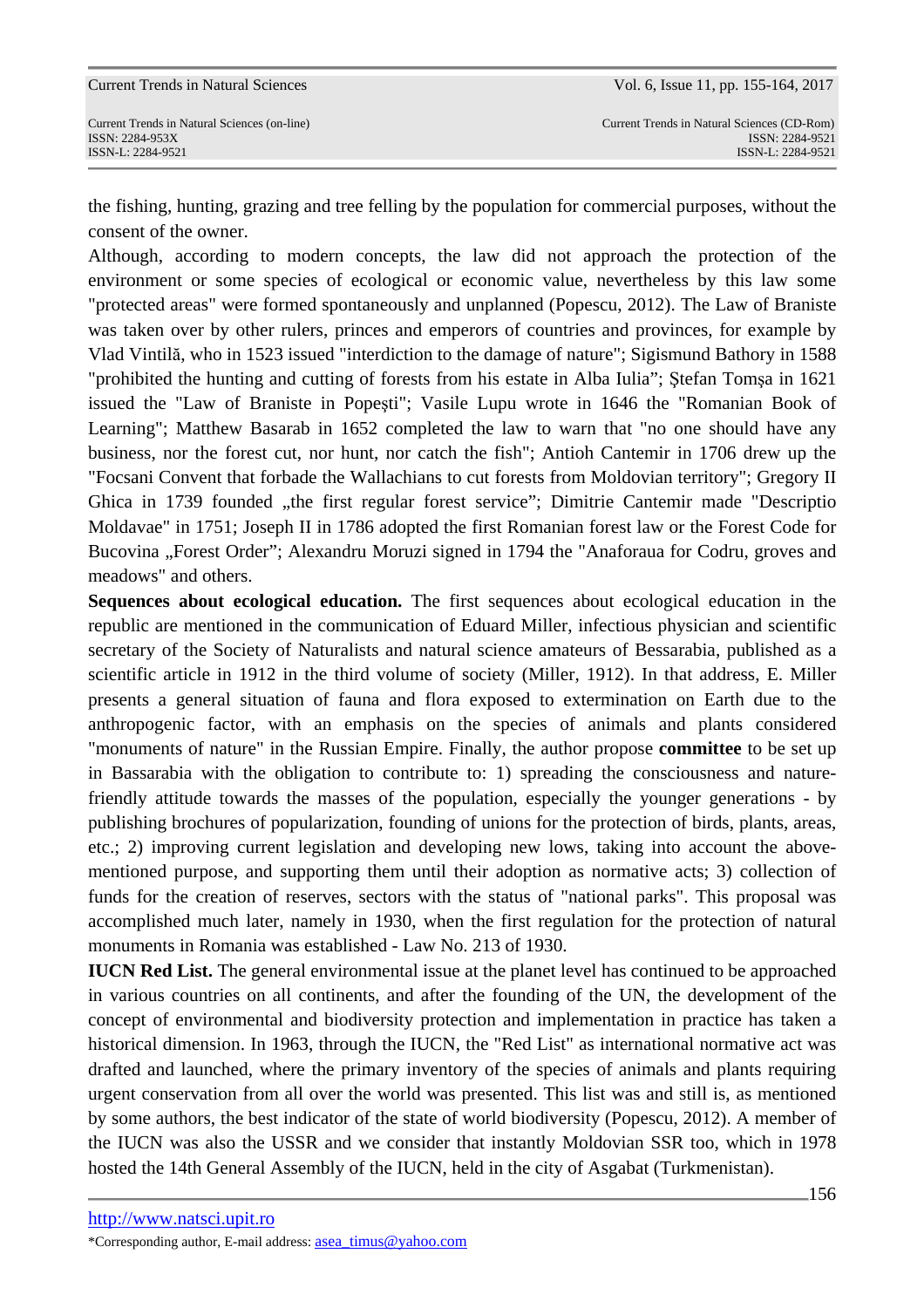Current Trends in Natural Sciences (on-line) Current Trends in Natural Sciences (CD-Rom) ISSN: 2284-953XISSN: 2284-9521 ISSN-L: 2284-9521 ISSN-L: 2284-9521

## **2. RESULTS AND DISCUSSION**

**The Red Book of the USSR and Moldovian RSS.** According to IUCN provisions, each member country was obliged to edit its own red lists of plant and animals species with the status provided in the general conceptions ratified by the member countries. The USSR respected this obligation and the first edition of the "Red Book of the USSR" (Krasnaya Kniga, 1978) was launched within the General Assembly of IUCN in Asgabat. The Soviet republics were included in the international environmental and biodiversity policy, so in the Moldovian SSR it was developed and published in 1978 the first edition of the "Red Book" in Russian, which in 2018 will celebrate the 40th Anniversary of the appearance (Averin et al., 1978). The "Red Book of the USSR / Moldovian SSR" event (fig. 1) was publicized in all medium and superior educational institutions, including the Agricultural Technical College from Svetlîi vill., Ceadâr-Lunga district, while one of the authors was in the third year student (1979-1980). The media coverage of the "Red Book of the USSR and Moldovian SSR" was part of the political and ecological education of the youth, because they were edited on an international event and, which is equally important, under a state order.



*st edition from 1978 IInd edition from 2001 IIIrd edition from 2015 Figure 1. Red Book of the Republic of Moldova* 

 We assume that almost all the circulation of the first edition of the Red Book of the USSR from 1978 was distributed to the participants in the General Assembly of the IUCN in Ashgabat because there are no copies in the book libraries in the republic. As a proof can also be considered almost immediate re-editing of the second edition of the "Red Book of the USSR" (Bannikov and Darevskiy 1984; Banikov et al., 1984; Flint and Potapov, 1984).

In the second edition of the "Red Book of the USSR", flora and fauna was exposed according to the 5 categories proposed by IUCN, namely: 1) species threatened with extinction and their saving is impossible without special measures; 2) species with high population density, but with rapid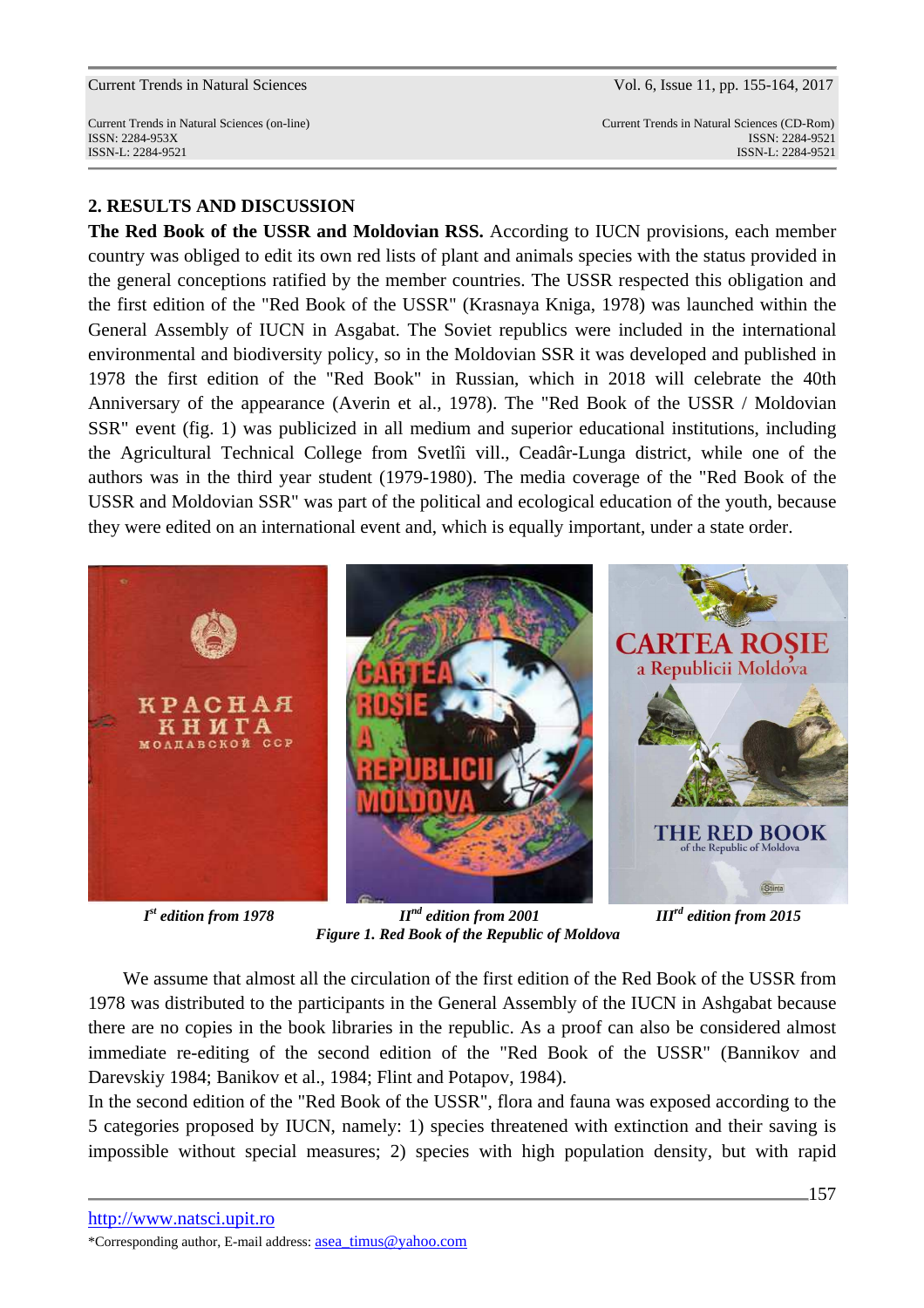number declining; 3) rare species which are currently not threatened with extinction, but are in limited number or on limited territory and can quickly disappear with influence of natural or anthropogenic factors; 4) species whose biology is insufficiently studied, their numbers and state are of concern, but the lack of information does not allow them to be included in the previous categories; 5) species restored by rescue measures and their condition are not of concern but require permanent surveillance and are not intended to be used for economic purpose.

The first edition of the "Red Book of the Moldovian SSR" appeared after the approval by the Soviet of Ministers of Moldovian SSR, through decision no. 88 of March 29, 1976 "On the foundation of Book of rare and endangered animal and plant species from Moldovian SSR" (Averin et al., 1978). In this edition 55 species were presented: 29 species of vertebrate animals (17 birds, 8 mammal and 4 reptiles species) and 26 higher plants species (tab. 1). After a period of about 10 years the list of rare and disappearing bird species increased to more than 40 species (Ganea and Zubcov, 1989).

**The Red Book of the Republic of Moldova.** After the first edition there was a significant period until the subsequent publication of this type of book, after 22 years or in 2001 (coordinator for animals Munteanu, 2001). The initiative for reviewing and re-editing the second edition of the "Red Book of the Republic of Moldova" was proposed by the National Ecological Institute of the Republic of Moldova. The Institute elaborated the Concept of Strategy for Biodiversity Conservation, approved in 1997 by the Department of Environmental Protection of the Republic of Moldova. The strategy was approved by the Ministry of Environment and Territorial Development and implemented by the Institute of Zoology and Botanical Garden (Institute) of the Academy of Sciences of Moldova. These fundamental scientific research institutions have intensified the work of investigations with reference to the critically endangered, endangered and vulnerable plants and animal species to be listed in the Red Book of the Republic of Moldova, second edition. The plant and animal species have been included under the state's protection in accordance with the relevant legislation, such as: the protection of the environment; Law of the animal kingdom; Low of protected areas; regulation of rare, vulnerable and endangered species from the Red Book; principles of the UN Conference from Rio de Janeiro (Agenda XXI, 1992) and the provisions of the Conventions, of International agreements that consider as primordial necessity of all the world's states to achieve stability and ecological balance for the conservation of the existing genofond of local species.

 In the second edition of the "Red Book of the Republic of Moldova" published in 2001 in Romanian, 242 species were described: 116 animal species (75 vertebrate species: 14 mammal, 39 bird, 8 reptile, 1 amphibian and 12 fish and one cyclostomata species; 41 invertebrate species: 37 insect, 3 mollusc and 1 crustacean species) and 126 plant species (81 angiosperm, 16 lichenophita, 10 bryophyta, 9 pteridophyta, 9 mycophita, 1 gimnosperm species). In this edition there were included 187 species more than in the first edition: plus 87 animal and 100 plant species (tab. 1).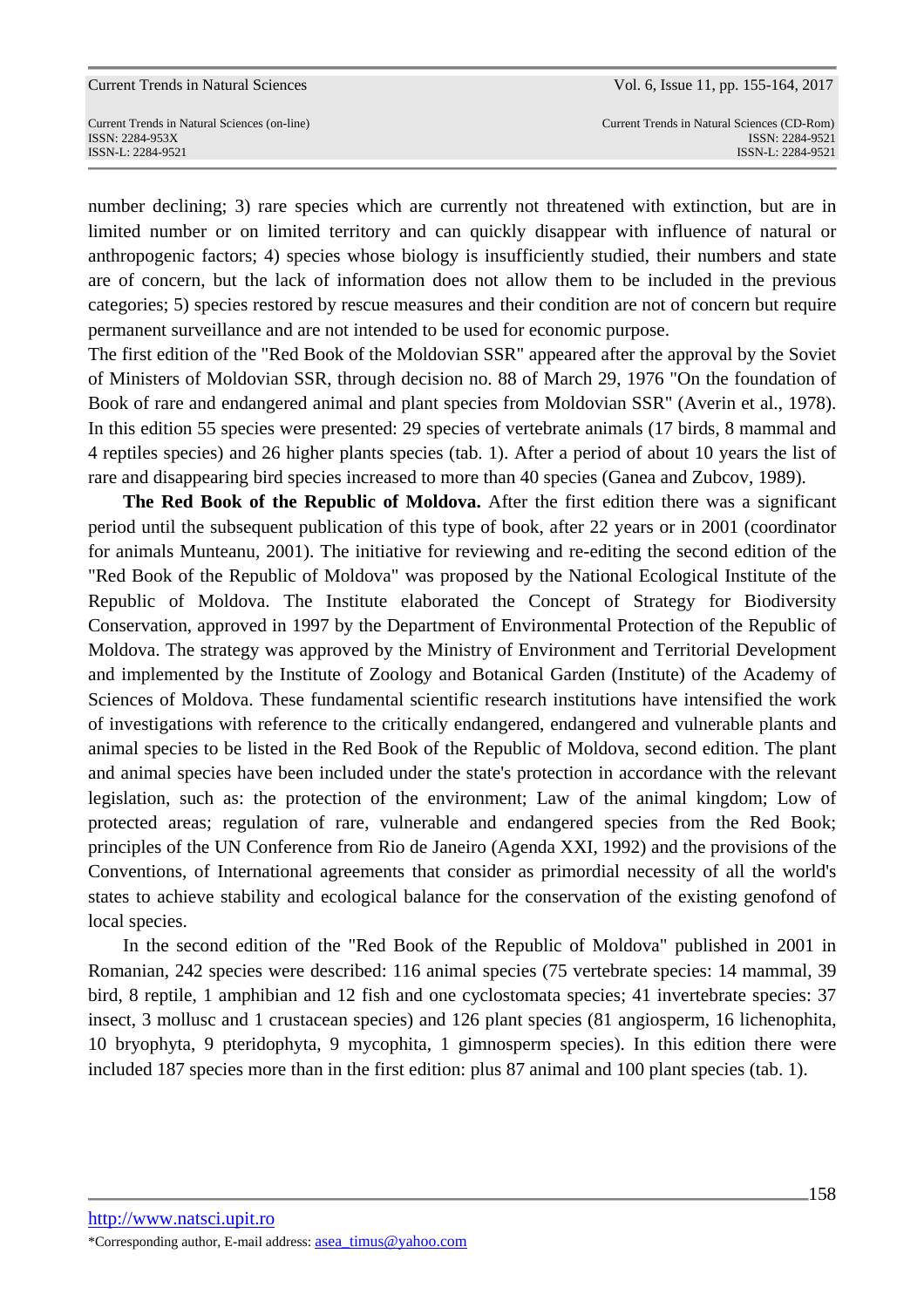Current Trends in Natural Sciences (on-line) Current Trends in Natural Sciences (CD-Rom) ISSN: 2284-953XISSN: 2284-9521 External Sciences (on-line)<br>
ISSN: 2284-9522<br>
ISSN-L: 2284-9521<br>
ISSN-L: 2284-9521<br>
ISSN-L: 2284-9521<br>
ISSN-L: 2284-9521

| N <sub>0</sub>   | Order                  | Family                           | <b>Species</b>                                                 |                          | <b>USSR MSSR</b>        | Moldova        | <b>Republic of</b> | <b>Status</b> |  |
|------------------|------------------------|----------------------------------|----------------------------------------------------------------|--------------------------|-------------------------|----------------|--------------------|---------------|--|
|                  |                        |                                  |                                                                | 1984 1978                |                         |                | 2001 2015          |               |  |
|                  |                        |                                  | Class Amphibia $-13$ species registered in the republic        |                          |                         |                |                    |               |  |
| 1.               | Eucaudata<br>(Anura)   | Pelobatidae                      | Pelobates fuscus L., 1758                                      | $\overline{\phantom{a}}$ |                         | $^{+}$         | $^{+}$             | <b>CR</b>     |  |
| $\overline{2}$ . |                        | <b>Bufonidae</b>                 | Bufo bufo L., 1768                                             | $\overline{a}$           | $\overline{a}$          | $\overline{a}$ | $\ddot{}$          | VU            |  |
| $\overline{3}$ . |                        | Discoglossidae                   | Bombina bombina L., 1761                                       | $\bar{a}$                | $\sim$                  | $\overline{a}$ | $+$                | VU            |  |
| 4.               |                        |                                  | B. variegata L., 1758                                          | $\overline{\phantom{a}}$ | $\blacksquare$          | $\blacksquare$ | $+$                | EN            |  |
| 5.               |                        | Hylidae                          | Hyla arborea L., 1758                                          | $\mathbb{L}$             | $\overline{a}$          | $\overline{a}$ | $+$                | VU            |  |
| 6.               |                        |                                  | Rana dalmatina Bonaparte, 1840                                 | $\blacksquare$           | $\blacksquare$          | $\blacksquare$ | $+$                | VU            |  |
| 7.               |                        | Ranidae                          | R. temporaria L., 1758                                         | $\overline{a}$           | $\overline{a}$          | $\overline{a}$ | $+$                | VU            |  |
| <b>Total</b>     | $\mathbf{1}$           | 5                                | 5 genera / 7 species                                           | $\mathbf{0}$             | $\bf{0}$                | 1              | 7<br>(54%)         |               |  |
|                  |                        |                                  | <b>Class Reptilia</b> $-14$ species registered in the republic |                          |                         |                |                    |               |  |
| 8.               |                        |                                  | Eremias arguta Pallas, 1773                                    | $\frac{1}{2}$            | ÷,                      | $^{+}$         | $+$                | <b>CR</b>     |  |
| 9.               |                        | Lacertidae<br>Colubridae         | Podarcis taurica Pallas, 1814                                  | $\overline{\phantom{a}}$ | $\sim$                  | $\overline{a}$ | $\ddot{}$          | EN            |  |
| 10.              |                        |                                  | Zamenis longissimus Laurenti, 1768                             | $^{+}$                   | $^{+}$                  | $^{+}$         | $+$                | EN            |  |
| 11.              |                        |                                  | Elaphe quatuorlineata Lacépède,                                |                          |                         | $^{+}$         | $+$                | <b>CR</b>     |  |
|                  | Squamata               |                                  | 1789                                                           |                          |                         |                |                    |               |  |
| 12.              |                        |                                  | Coluber jugularis L., 1758                                     | $\overline{\phantom{a}}$ | $+$                     | $+$            | $\blacksquare$     |               |  |
| 13.              |                        |                                  | C. caspius L., 1758                                            | $\overline{a}$           |                         |                | $+$                | EN            |  |
| 14.              |                        |                                  | Coronella austriaca Laurenti, 1768                             | $\overline{a}$           | $+$                     | $+$            | $+$                | EN            |  |
| 15.              |                        | Viperidae                        | Vipera ursini Bonaparte, 1835                                  | $\overline{a}$           | ÷.                      | $^{+}$         | $+$                | <b>CR</b>     |  |
| 16.              |                        |                                  | V. berus L., 1758                                              | $\overline{a}$           | $\blacksquare$          | $+$            | $+$                | EN            |  |
| 17.              | <b>Testudina</b>       | Emididae                         | Emys orbicularis L., 1758                                      | $\overline{a}$           | $+$                     | $+$            | $+$                | EN            |  |
| <b>Total</b>     | $\boldsymbol{2}$       | 4                                | 8 genera / 10 species                                          | 1                        | $\overline{\mathbf{4}}$ | 8              | 9<br>(64%)         |               |  |
|                  |                        |                                  | Class $Aves - 285$ species registered in the republic          |                          |                         |                |                    |               |  |
| 18.              | <b>Suliformes</b>      | Phalacrocoracidae                | Phalacrocorax pygmeus Pallas,<br>1773                          |                          |                         | $^{+}$         |                    | CR            |  |
| 19.              |                        | Ardeidae                         | Ardeola ralloides Scopoli, 1769                                | $\overline{\phantom{a}}$ |                         | $^{+}$         | $^{+}$             | EN            |  |
| 20.              |                        |                                  | Egretta alba L., 1758                                          | $\frac{1}{2}$            | $^{+}$                  | $^{+}$         | $^{+}$             | EN            |  |
| 21.              |                        |                                  | Ardea purpurea L., 1766                                        | $\overline{\phantom{a}}$ | $\overline{a}$          | $\overline{a}$ | $^{+}$             | VU            |  |
| 22.              |                        |                                  | Botaurus stellaris L., 1758                                    | $\frac{1}{2}$            | ÷,                      | ÷,             | $^{+}$             | VU            |  |
| 23.              | <b>Pelecaniformes</b>  | Pelecanidae<br>Threskiornithidae | Pelecanus onocrotalus L., 1758                                 | $\overline{\phantom{a}}$ | $\overline{a}$          | $^{+}$         | $^{+}$             | EN            |  |
| 24.              |                        |                                  | P. crispus Bruch, 1832                                         | $\overline{\phantom{0}}$ |                         | $^{+}$         | $^{+}$             | <b>CR</b>     |  |
| 25.              |                        |                                  | Plegadis falcinellus L., 1766                                  | $\ddot{\phantom{a}}$     | $\overline{a}$          | $\ddot{}$      | $\ddot{}$          | <b>CR</b>     |  |
| 26.              |                        |                                  | Platalea leucorodia L., 1758                                   |                          |                         | $^{+}$         | $^{+}$             | CR            |  |
| 27.              | <b>Ciconiformes</b>    | Ciconiidae                       | Ciconia nigra L., 1758                                         |                          |                         | $^{+}$         | $+$                | <b>CR</b>     |  |
| 28.              |                        |                                  | C. ciconia L., 1758                                            |                          |                         |                | $^{+}$             | VU            |  |
| 29.              | <b>Anseriformes</b>    | Anatidae                         | Cygnus olor Gmelin, 1789                                       |                          | $\ddot{}$               | $^{+}$         | $^{+}$             | <b>VU</b>     |  |
| 30.              |                        |                                  | C. cygnus L., 1758                                             |                          | $\ddot{}$               | $\overline{+}$ | $^{+}$             | VU            |  |
| 31.              |                        |                                  | Aythya nyroca Guld, 1770                                       |                          |                         | $^{+}$         | $^{+}$             | CR            |  |
| 32.              |                        |                                  | Anser erythropus L., 1758                                      |                          |                         |                | $^{+}$             | <b>VU</b>     |  |
| 33.              |                        |                                  | Branta ruficollis Pallas, 1769                                 |                          |                         |                | $^{+}$             | <b>VU</b>     |  |
| 34.              |                        |                                  | Netta rufina Pallas, 1773                                      |                          |                         |                | $^{+}$             | VU            |  |
| 35.              |                        |                                  | Oxyura leucocephala Scopoli, 1769                              |                          |                         |                | $\ddot{}$          | CR            |  |
| 36.              |                        |                                  | Tadorna tadorna L., 1758                                       |                          |                         |                | $^{+}$             | <b>VU</b>     |  |
| 37.              |                        |                                  | T. ferruginea Pallas, 1764                                     |                          |                         |                | $^{+}$             | <b>VU</b>     |  |
| 38.              | <b>Accipitriformes</b> | Accipitridae                     | Pernis apivorus L., 1758                                       |                          | $\, +$                  | $^{+}$         | $^{+}$             | EN            |  |
| 39.              | (Falconiformes)        |                                  | Milvus milvus L., 1758                                         |                          | $\Box$                  | $\ddot{}$      | $+$                | CR            |  |
| 40.              |                        |                                  | M. migrans L., 1758                                            |                          |                         |                | $+$                | <b>VU</b>     |  |
| 159              |                        |                                  |                                                                |                          |                         |                |                    |               |  |

## *Table 1. Species of terrestrial vertebrate animals from the Red Book of the Republic of Moldova*

http://www.natsci.upit.ro

\*Corresponding author, E-mail address: asea\_timus@yahoo.com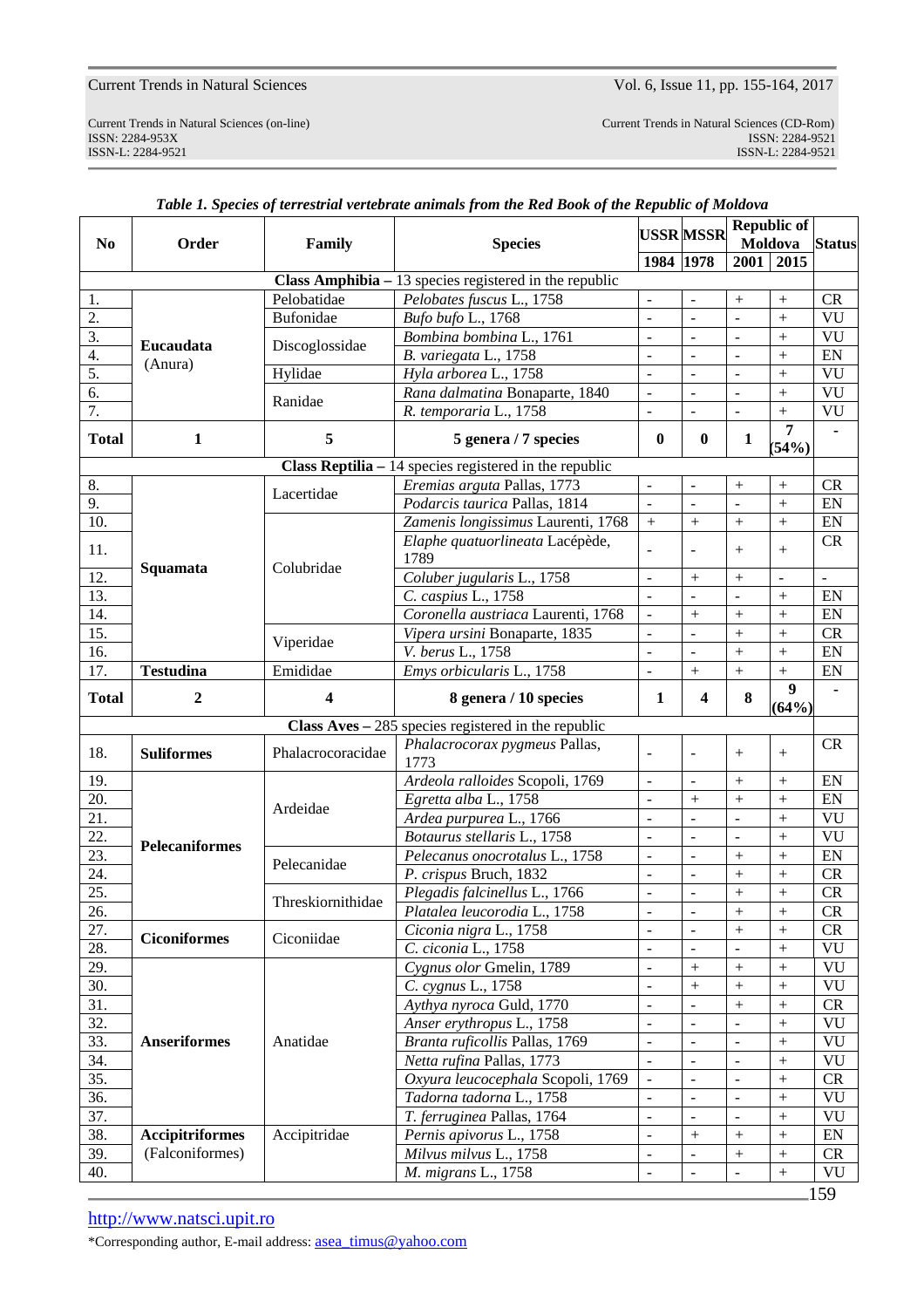ISSN-L: 2284-9521 ISSN-L: 2284-9521

Current Trends in Natural Sciences (on-line) Current Trends in Natural Sciences (CD-Rom) ISSN: 2284-953XISSN: 2284-9521

| 41.               |                        |                  | Haliaeetus albicilla L., 1758                           | $+$            | $^{+}$                   | $^{+}$                   | $^{+}$              | CR                         |
|-------------------|------------------------|------------------|---------------------------------------------------------|----------------|--------------------------|--------------------------|---------------------|----------------------------|
| 42.               |                        |                  | Neophron percnopterus L., 1758                          | $\frac{1}{2}$  | $^{+}$                   | $^{+}$                   | $\ddot{}$           | CR                         |
| 43.               |                        |                  | Circaetus gallicus Gmelin. 1788                         | $^{+}$         | $^{+}$                   | $^{+}$                   | $^{+}$              | CR                         |
| 44.               |                        |                  | Circus cyaneus L., 1766                                 | $\overline{a}$ | $\overline{a}$           | $^{+}$                   | $^{+}$              | CR                         |
| 45.               |                        |                  | C. macrourus Gmelin, 1771                               | $\frac{1}{2}$  | ÷,                       | $^{+}$                   | $^{+}$              | CR                         |
| 46.               |                        |                  | C. pygargus L., 1758                                    | ÷,             | ÷,                       | $^{+}$                   | $^{+}$              | CR                         |
| 47.               |                        |                  | Aquila pomarina Brehm, 1831                             | $\frac{1}{2}$  | $^{+}$                   | $^{+}$                   | $^{+}$              | CR                         |
| 48.               |                        |                  | A. clanga Pallas, 1811                                  | $\overline{a}$ | $^{+}$                   | $^{+}$                   | $^{+}$              | CR                         |
| 49.               |                        |                  | A. heliaca Savigny, 1809                                | $+$            | $\ddot{}$                | $^{+}$                   | $^{+}$              | CR                         |
| 50.               |                        |                  | A. rapax Temminck, 1828                                 | $^{+}$         | $^{+}$                   | $^{+}$                   | $^{+}$              | CR                         |
| $\overline{51}$   |                        |                  | A. chrysaetos L., 1758                                  | $^{+}$         | $^{+}$                   | $^{+}$                   | $^{+}$              | CR                         |
| 52.               |                        |                  | Hieraaetus pennatus Gmelin, 1778                        | $\frac{1}{2}$  | $\ddot{}$                | $^{+}$                   | $^{+}$              | CR                         |
| 53.               |                        | Pandionidae      | Pandion haliaetus L., 1758                              | $^{+}$         | $^{+}$                   | $^{+}$                   | $^{+}$              | CR                         |
| 54.               |                        |                  | Falco naumanni Fleischer, 1818                          | $\frac{1}{2}$  | ÷,                       | $^{+}$                   | $^{+}$              | CR                         |
| $\overline{55}$ . |                        |                  | F. cherrug Gray, 1834                                   | $^{+}$         | $\ddot{}$                | $^{+}$                   | $^{+}$              | ${\sf CR}$                 |
| 56.               |                        | Falconidae       | F. peregrines Tunstal, 1771                             | $\frac{1}{2}$  | ÷,                       | $\overline{\phantom{a}}$ | $^{+}$              | CR                         |
| 57.               |                        |                  | F. vespertinus L., 1766                                 | $\overline{a}$ | ÷,                       | $\overline{a}$           | $+$                 | VU                         |
| 58.               |                        |                  | Tetrax tetrax L., 1758                                  | $\frac{1}{2}$  | $\blacksquare$           | $^{+}$                   | $\bar{\phantom{a}}$ |                            |
| 59.               |                        |                  | Porzana porzana L., 1766                                | $\overline{a}$ | ÷,                       | $\frac{1}{2}$            | $^{+}$              | VU                         |
| 60.               | <b>Gruiformes</b>      | Rallidae         | P.pusila Palla, 1776                                    | $\overline{a}$ | $\overline{a}$           | $\frac{1}{2}$            | $^{+}$              | VU                         |
| 61.               | (Otidiformes)          |                  | P. parva Scopoli, 1769                                  | $\frac{1}{2}$  | $\overline{a}$           | $\frac{1}{2}$            | $^{+}$              | VU                         |
| 62.               |                        |                  | Crex crex L., 1758                                      | ÷,             | $\overline{a}$           | $^{+}$                   | $^{+}$              | $\mathop{\rm EN}\nolimits$ |
| 63.               |                        | Otididae         | Otis tarda L., 1758                                     | $\frac{1}{2}$  | $^{+}$                   | $^{+}$                   | $^{+}$              | CR                         |
| 64.               |                        |                  | Recurvirostra avosetta L., 1758                         | $\overline{a}$ | $\overline{a}$           | $\overline{a}$           | $^{+}$              | VU                         |
| 65.               |                        | Recurvirostridae | R. himantopus L., 1758                                  | $\frac{1}{2}$  | $\overline{\phantom{a}}$ | $\frac{1}{2}$            | $^{+}$              | VU                         |
| 66.               | <b>Charadriiformes</b> | Haematopodidae   | Haemotopus ostralegus L., 1758                          | $\overline{a}$ | ÷,                       | $\frac{1}{2}$            | $^{+}$              | VU                         |
| 67.               |                        | Glareolidae      | Glareola pratincola L., 1766                            | $\frac{1}{2}$  | ÷,                       | $\frac{1}{2}$            | $^{+}$              | VU                         |
| 68.               |                        | Scolopacidae     | Gallinago media Latham, 1787                            | $\frac{1}{2}$  | ÷,                       | $\frac{1}{2}$            | $^{+}$              | VU                         |
| 69.               | <b>Columbiformes</b>   | Columbidae       | Columba oenas L., 1758                                  | ÷,             | ÷,                       | $^{+}$                   | $^{+}$              | CR                         |
| 70.               |                        | Tytonidae        | Tyto alba Scopoli, 1769                                 | $\frac{1}{2}$  | $\overline{a}$           | $^{+}$                   | $^{+}$              | VU                         |
| 71.               | <b>Strigiformes</b>    |                  | Bubo bubo L., 1758                                      | $\overline{a}$ | $\ddot{}$                | $^{+}$                   | $^{+}$              | CR                         |
| $\overline{72}$ . |                        | Strigidae        | Asio flammeus Pontoppidan, 1763                         | $\frac{1}{2}$  | ÷,                       | $^{+}$                   | $^{+}$              | CR                         |
| 73.               | <b>Coraciiformes</b>   | Coraciidae       | Coracias garrulous L., 1758                             | $\overline{a}$ | ÷,                       | $\overline{a}$           | $^{+}$              | VU                         |
| 74.               |                        |                  | Picus viridis L., 1758                                  | $\frac{1}{2}$  | $\blacksquare$           | $^{+}$                   | $^{+}$              | $\mathop{\rm EN}\nolimits$ |
| 75.               | <b>Piciformes</b>      | Picidae          | Dryocopus martius L., 1758                              | $\overline{a}$ | ÷,                       | $^{+}$                   | $^{+}$              | EN                         |
| 76.               |                        |                  | D. medius L., 1758                                      | $\frac{1}{2}$  | ÷,                       | $\overline{\phantom{a}}$ | $^{+}$              | <b>VU</b>                  |
| 77.               |                        | Turdidae         | Monticola saxatilis L., 1766                            | ÷,             | $\overline{a}$           | $^{+}$                   | $^{+}$              | CR                         |
| 78.               |                        | Muscicapidae     | Ficedula hypoleuca Pallas, 1764                         | $\overline{a}$ | ÷,                       | $\blacksquare$           | $\boldsymbol{+}$    | VU                         |
| 79.               | <b>Paseriformes</b>    |                  | Luscinia svecica L., 1758                               | $\overline{a}$ | $\overline{a}$           |                          | $^{+}$              | $\mathbf{EN}$              |
| 80.               |                        | Fringillidae     | Serinus serinus L., 1758                                |                | ÷,                       | $^{+}$                   | $\overline{a}$      |                            |
| 81.               |                        | Alaudidae        | Melanocorypha calandra L., 1766                         | $\frac{1}{2}$  |                          |                          | $+$                 | VU                         |
| <b>Total</b>      | 12                     | 24               | 46 genera / 64 species                                  | $\overline{7}$ | 17                       | 39                       | $\overline{2}$      |                            |
|                   |                        |                  |                                                         |                |                          |                          | (22%)               |                            |
|                   |                        |                  | Clasa Mammalia $-74$ species registered in the republic |                |                          |                          |                     |                            |
| 82.               |                        |                  | Crocidura leucodon Hermann,                             | $\overline{a}$ | $\overline{\phantom{a}}$ | $^{+}$                   | $+$                 | VU                         |
|                   | Insectivora            | Soricidae        | 1780                                                    |                |                          |                          |                     |                            |
| 83.               |                        |                  | Neomys anomalus Cabrera, 1907                           | $\overline{a}$ | $\overline{a}$           | $\frac{1}{2}$            | $+$                 | EN                         |
| 84.               |                        |                  | N. fodiens Pennant, 1771                                | $\overline{a}$ | ÷,                       | $\frac{1}{2}$            | $\qquad \qquad +$   | CR                         |
| 85.               | Chiroptera             | Rhinolophidae    | Rhinolophus ferrumequinum<br>Schreber, 1774             | $\overline{a}$ | $^{+}$                   | $^{+}$                   | $+$                 | CR                         |
| 86.               |                        |                  | Rh. hipposideros Bechshtein, 1800                       | $\overline{a}$ | ÷,                       | $\equiv$                 | $+$                 | $\mathop{\rm EN}\nolimits$ |
|                   |                        |                  | Barbastella barbastellus Schreber,                      |                |                          |                          |                     | CR                         |
|                   |                        |                  |                                                         |                |                          |                          |                     |                            |
| 87.               |                        | Vespertilionidae | 1774                                                    |                |                          | $^{+}$                   | $^{+}$              |                            |

http://www.natsci.upit.ro

\*Corresponding author, E-mail address: asea\_timus@yahoo.com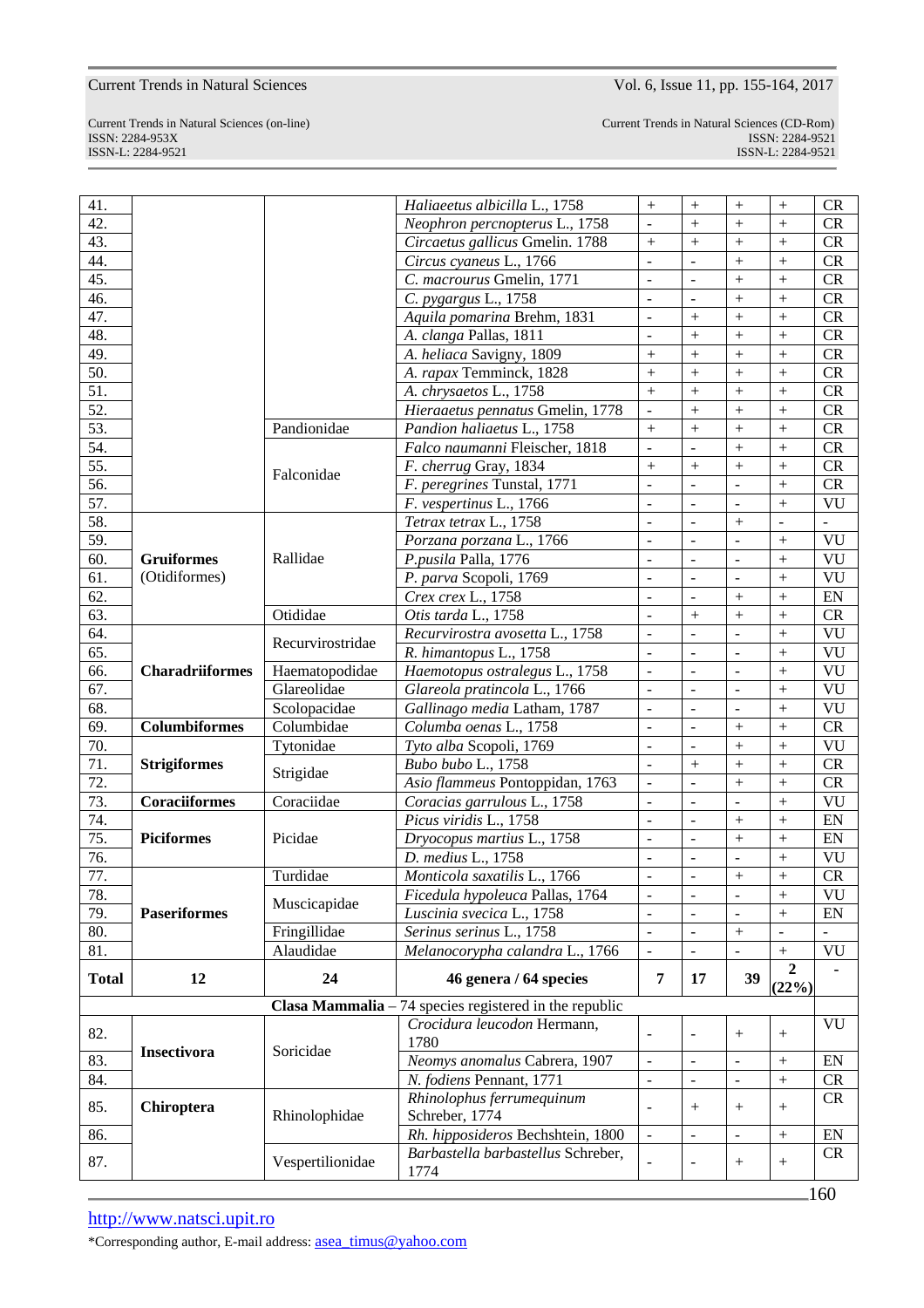| In<br>total  | 17 orders | 25 families | 48 genera                                  | 9                        | 29                       | 62             | 108 | $CR-43$<br>$EN-20$        |
|--------------|-----------|-------------|--------------------------------------------|--------------------------|--------------------------|----------------|-----|---------------------------|
| <b>Total</b> | 4         | 9           | 16 genera / 30 species                     | 1                        | 8                        | 14             | 30  | $(40\%)$ <sup>VU-45</sup> |
| 111.         | Carnivora | Felidae     | Felis silvestris Schreber, 1777            | $\overline{\phantom{a}}$ | $+$                      | $+$            | $+$ | VU                        |
| 110.         |           | Mustelidae  | Lutra lutra L., 1758                       | $\blacksquare$           | $+$                      | $^{+}$         | $+$ | VU                        |
| 109.         |           |             | M. eversmanni Lesson, 1827                 | $\overline{\phantom{a}}$ | $+$                      | $^{+}$         | $+$ | CR                        |
| 108.         |           |             | M. lutreola L., 1758                       | $\sim$                   | $+$                      | $+$            | $+$ | CR                        |
| 107.         |           |             | Mustela erminea L., 1758                   | $\sim$                   | $^{+}$                   | $^{+}$         | $+$ | VU                        |
| 106.         |           |             | Martes martes L., 1758                     | $\overline{a}$           | $+$                      | $^{+}$         | $+$ | VU                        |
| 105.         | Rodentia  | Muridae     | Micromys minutes Pallas, 1771              | $\blacksquare$           |                          |                | $+$ | VU                        |
| 104.         |           | Cricetidae  | Cricetus cricetus L., 1758                 | $\blacksquare$           | $\blacksquare$           | $\overline{a}$ | $+$ | VU                        |
| 103.         |           | Gliridae    | Myoxus glis L., 1766                       | $\overline{\phantom{a}}$ | $\overline{\phantom{a}}$ | $\overline{a}$ | $+$ | VU                        |
| 102.         |           | Sciuridae   | S. suslicus Guldenstaedt, 1770             | $\overline{\phantom{a}}$ | $\overline{a}$           |                | $+$ | VU                        |
| 101.         |           |             | Spermophilus citellus L., 1766             | $\sim$                   | $\overline{\phantom{a}}$ | $+$            | $+$ | VU                        |
| 100.         |           |             | Vespertilio murinus L., 1758               | $\sim$                   | $\blacksquare$           | $^{+}$         | $+$ | CR                        |
| 99.          |           |             | P. austriacus Fischer, 1829                | $\blacksquare$           |                          |                | $+$ | VU                        |
| 98.          |           |             | Plecotus auritus L., 1758                  | $\overline{\phantom{a}}$ | $\overline{\phantom{a}}$ | $\sim$         | $+$ | EN                        |
| 97.          |           |             | P. nathusii Keyserling et Blasius,<br>1839 | $\blacksquare$           |                          | $\blacksquare$ | $+$ | EN                        |
| 96.          |           |             | Pipistrellus kuhlii Kuhl, 1819             | $\blacksquare$           |                          |                | $+$ | VU                        |
| 95.          |           |             | Nyctalus lasiopterus Schreber, 1780        | $\! +$                   | $+$                      | $^{+}$         | $+$ | CR                        |
| 94.          |           |             | M. nattereri Kuhl. 1817                    | $\blacksquare$           | $\blacksquare$           | $+$            | $+$ | <b>CR</b>                 |
| 93.          |           |             | M. mystacinus Kuhl, 1819                   | $\blacksquare$           | $\overline{\phantom{a}}$ |                | $+$ | VU                        |
| 92.          |           |             | M. myotis Borkhausen, 1797                 | $\sim$                   | $\overline{a}$           | $\sim$         | $+$ | CR                        |
| 91.          |           |             | M. daubentonii Kuhl, 1817                  | $\blacksquare$           |                          | $\overline{a}$ | $+$ | VU                        |
| 90.          |           |             | M. dasycneme Boie, 1825                    | $\sim$                   |                          |                | $+$ | EN                        |
| 89.          |           |             | M. blythii Tomes, 1857                     | $\blacksquare$           |                          |                | $+$ | VU                        |
| 88.          |           |             | Myotis bechsteinii Kuhl, 1817              | $\overline{\phantom{a}}$ | $\overline{a}$           | $+$            | $+$ | CR                        |

Note:  $VU - V$ ulnerable; EN – Endangered; CR – Critically endangered (according to criteria from the III<sup>rd</sup> edition of "Red Book of the Republic of Moldova").

According to the Strategic Plan for the Conservation of Global Biodiversity for 2011-2020, approved at the 10th Conference of the Parties to the UN Convention on Biological Diversity (CBD), to which the Republic of Moldova is a member, in 2015 was published the third edition of the "Red Book of the Republic of Moldova".

In the third edition of the "Red Book of the Republic of Moldova" (fig. 1), published in 2015 in Romanian and English, 427 species were described: 219 animal species (134 vertebrate species: 30 mammals, 62 birds, 9 amphibians, 9 reptiles, 23 fish and one cyclostomata species; 85 invertebrate species: 80 insects, 3 mollusks, one crustacean and one collembolan species) and 208 plant species (150 angiosperm, 14 pteridophyta, 14 basidiomycota, 14 ascomicota, 8 algae, 7 bryophyta, 1 gimnosperm species) (coordinator for animals Toderaş, 2015). In the third edition there are included 185 species more than in the second edition (103 animals and 82 plants) and 372 species more than in the first edition (190 animals and 182 plants) (tab. 1).

It can be seen that in the third edition from 2015 108 species of terrestrial vertebrates are included: mammals – 30, birds – 62, reptiles – 9, amphibians – 7. Compared to the first two editions of the Red Book of the Republic Moldova, the species number is increasing as follows: Mammals with 16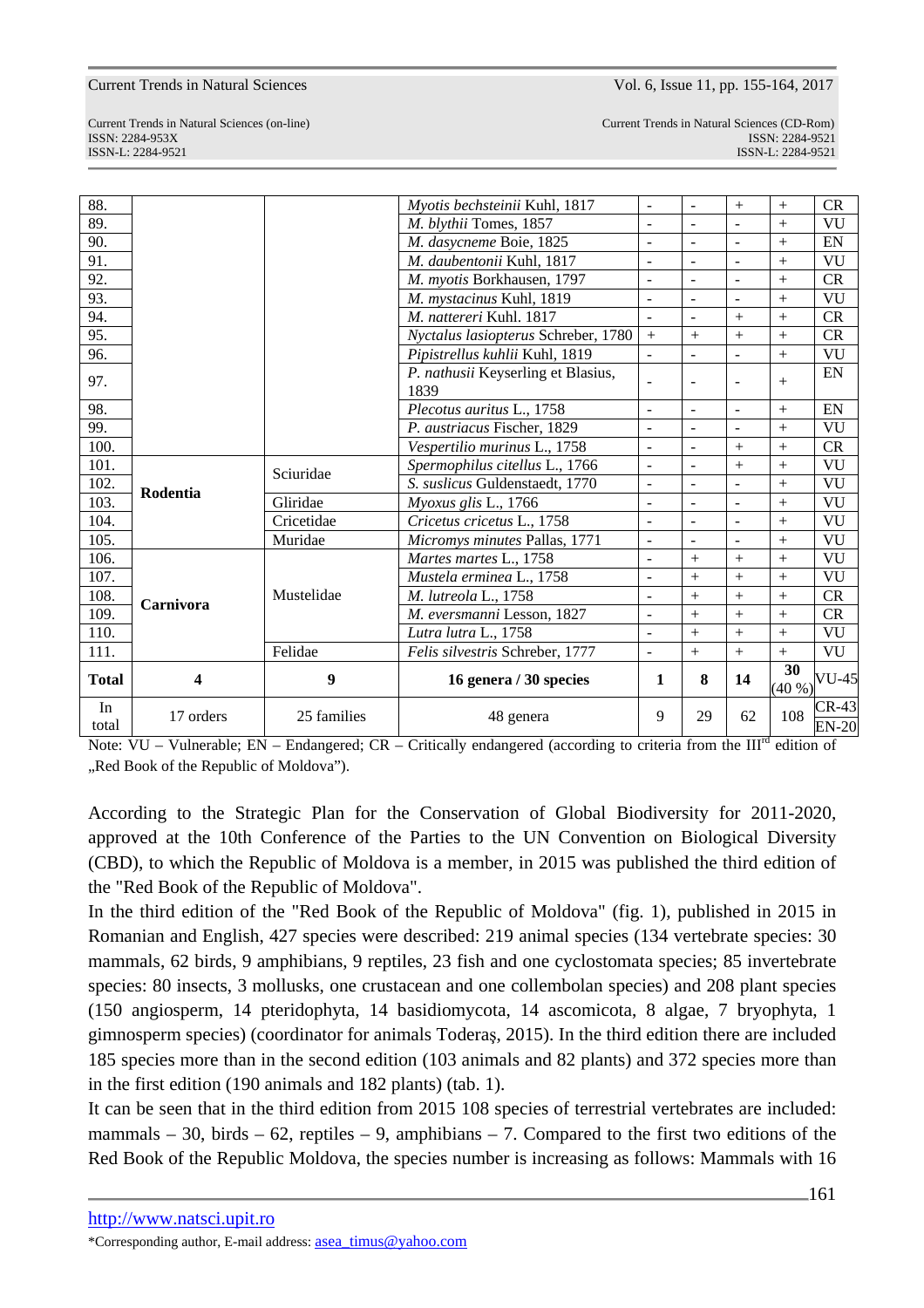Current Trends in Natural Sciences (on-line) Current Trends in Natural Sciences (CD-Rom)

species versus second and 22 with first edition; Birds with 23 species compared to the second edition and 45 with the first; Reptiles with 1 species compared to the second edition and 5 with the first; Amphibians with 6 species more than in the second edition. As to the statutes of these species – vulnerable (VU), endangered (EN) and critically endangered (CR) – we mention that there are 45 VU, 43 CR and 20 EN species. Among the classes the species are listed as follows: Mammals 15 VU, 5 EN and 10 CR; Birds 25 VU, 8 EN and 29 CR; Reptiles 0 VU, 6 EN and 3 CR; amphibians 5 VU, 1 EN and 1 CR.

When making a comparison of all terrestrial vertebrate species registered in the Republic of Moldova with those included in the "Red Book" the ratio of protected species can be revealed: Mammals – total 74 species, 30 of which are under protection, representing 40%; Birds – in total 285 species, of which 62 are under protection or 22%; Reptiles – in total 14 species, of which 9 are under protection, respectively 64%; Amphibians – in total 13 species, 7 of which are protected, representing 54%.

The main **factors** that reduce the number of terrestrial vertebrate animal populations are:

1) **anthropogenic** – destruction of forest, aquatic, rocky, meadow habitats and of forest protection belts, deforestation and cutting of hollow old trees, forest landscaping, grazing, soil pollution, extensive agriculture and excessive use of pesticides (control of pest insects and rodents), disturbing the hibernation and breeding habitats (bird nests, bat roosts, animal burrows), capture of attractive individuals due to lack of ecological education, unorganized tourism, hostile attitude towards some animals (bats, reptiles, amphibians, some micromammals), lack of migration corridors, poaching and accidental hunting , campaigns for the destruction of the ichthyophagous birds, of mammals considered harmful (ground squirrel species, otter), burning of reed, stubble and fallow ground, construction of dams, appearance of wind turbines, collision with the high-voltage grid, road traffic killing (martens, snakes, frogs);

2) **biological** – increasing of some predator species number (fox), of stray dog number that can be met even in wild environment, of invasive species (golden jackal) that are concurrent for native species, decreasing of prey species that serve as food resources for carnivorous mammals, prey birds, snakes etc., climatic conditions fluctuation toward aridization, local flooding, reduction of nestig places for terrestrial and aquatic species, hybridization, interspecific competition.

The **measures** for the protection of mammals with special status in the Republic of Moldova are: monitoring the status of the populations; protection of hibernation and reproduction habitats; organizing micro-reservations for breeding; conservation of natural habitats, especially of meadows and steppes; prohibition of forest management; interdiction of cutting secular and hollow trees; reducing pesticide use in agriculture and forestry; regulating the grazing in areas with vulnerable and endangered populations; creating artificial conditions for shelter; ecological education of population; cultivating alfalfa on hats; banning the burning of stubble and reed; fight against poaching by applying the legislation in force, etc.

The **measures** for the protection of birds with special status in the Republic of Moldova are: protection of colonies through prohibition of cutting of massive trees from the secular forests, especially during the breeding season; restoration of aquatic habitats, especially those with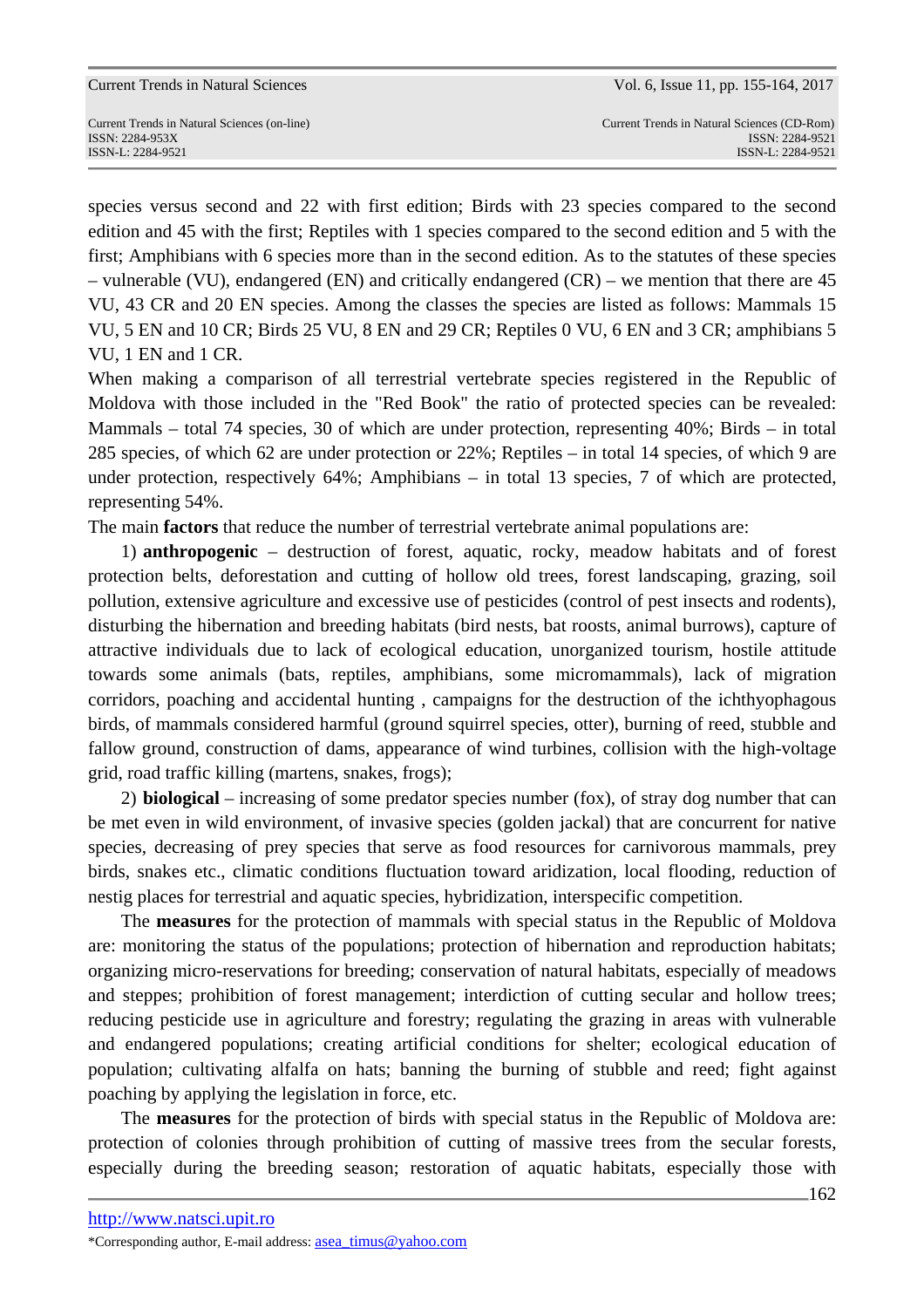Current Trends in Natural Sciences (on-line) Current Trends in Natural Sciences (CD-Rom)

abundant fish resources; the elimination of fishing nets; fight against poaching, especially of raptors, by applying the legislation in force; prohibiting the burning of the reeds and the brood; preventing the chemical pollution of water; reducing the disturbance generated by spontaneous agricultural and touristic activities; installation of sound signals on high voltage electrical networks; organizing platforms, straw sites and artificial nests for breeding; creating snake farms (for *Circaetus gallicus* Gmelin, 1788); prohibition of the destruction of ground squirrel colonies (considered pests of plants) from the breeding sectors of the Saker falcon (*Falco cherrug* J.E. Gray, 1834) and of the ravens; reproduction in farms with subsequent releasing in wild habitats (*Falco naumanni* Fleischer, 1818); installation of nest protection indicators during agricultural works (*Asio flammeus* Pontoppidan, 1763).

Protection **measures** for reptiles and amphibians with special status: creation of new protected areas; reducing the pollution of aquatic basins; protection of breeding sites; grassland regulation; restoration and repopulation of steppe sectors, potential for survival of the species *Vipera ursini* Bonaparte, 1835; protection of the Prut and Nistru meadows; education of the human population through the dissemination of ecological knowledge.

The staff of scientific researchers that participated at the elaboration of the Red Book of Moldova was represented by:  $I^{st}$  edition from 1978 (without specification) – Averin Iu.V., Ganea I.M., Lozan M.I. and Tofan V.E.; IInd edition from 2001 – Averin Iurii (one mammal species and 8 bird species), Corcimari Nicolae (3 mammal and 5 reptile species), Andreev Sergiu (6 bat species), Ganea Ion (8 bird and 2 reptile species), Munteanu Andrei (4 mammal and 8 bird species), Uspenschi Gherasim (one mammal and 4 bird species), Zubcov Nicolae (11 bird species), Ţurcan Vladimir (one reptile species), Cozari Tudor (one amphibian species); IIIrd edition from 2015 – Nistreanu Victoria (16 mammal species), Andreev Sergiu (12 mammal species), Savin Anatolie (10 mammal species), Larion Alina (one mammal species), Munteanu Andrei (4 mammal and 17 bird species), Cojan Constantin (8 bird species), Sochircă Natalia (5 bird species), Bogdea Larisa (6 bird species), Zubcov Nicolae (17 bird species), Jurminschi Serghei (9 bird species), Ţurcan Vladimir (9 reptile species), Cozari Tudor (7 amphibian species).

## **3. CONCLUSIONS**

The terrestrial vertebrate fauna of the Republic of Moldova continues to be exposed to the various limitative factors, among which the anthropogenic ones dominate. Due to these influences, the number of species included in the "Red Book of the Republic of Moldova" increases with each edition, namely: in 1978 - 29 species, in 2001 - 62 species and in 2015 - 108 species. The factors that provoke the assignment rarity criteria (VU, EN, CR) and measures to prevent the decreasing or disappearance of mammal, bird, reptile and amphibian species are stipulated for each species, so they are only to be implemented.

## **4. REFERENCES**

Averin, I.V., Ganea, I.M., Lozan, M.I., Tofan, B.E. (1978). Opisanie vidov jivotnyh iz Krasnoi Knighi Moldavskoi SSR. V kn.: Redkie i nahodeasheisea pod ugrozoi isceznovenia vidov jivotnyh I rastenii Moldavskoi SSR. Ordena Drujby narodov izdatelistvo "Cartea Moldovenească", Kishinev, 1-56.